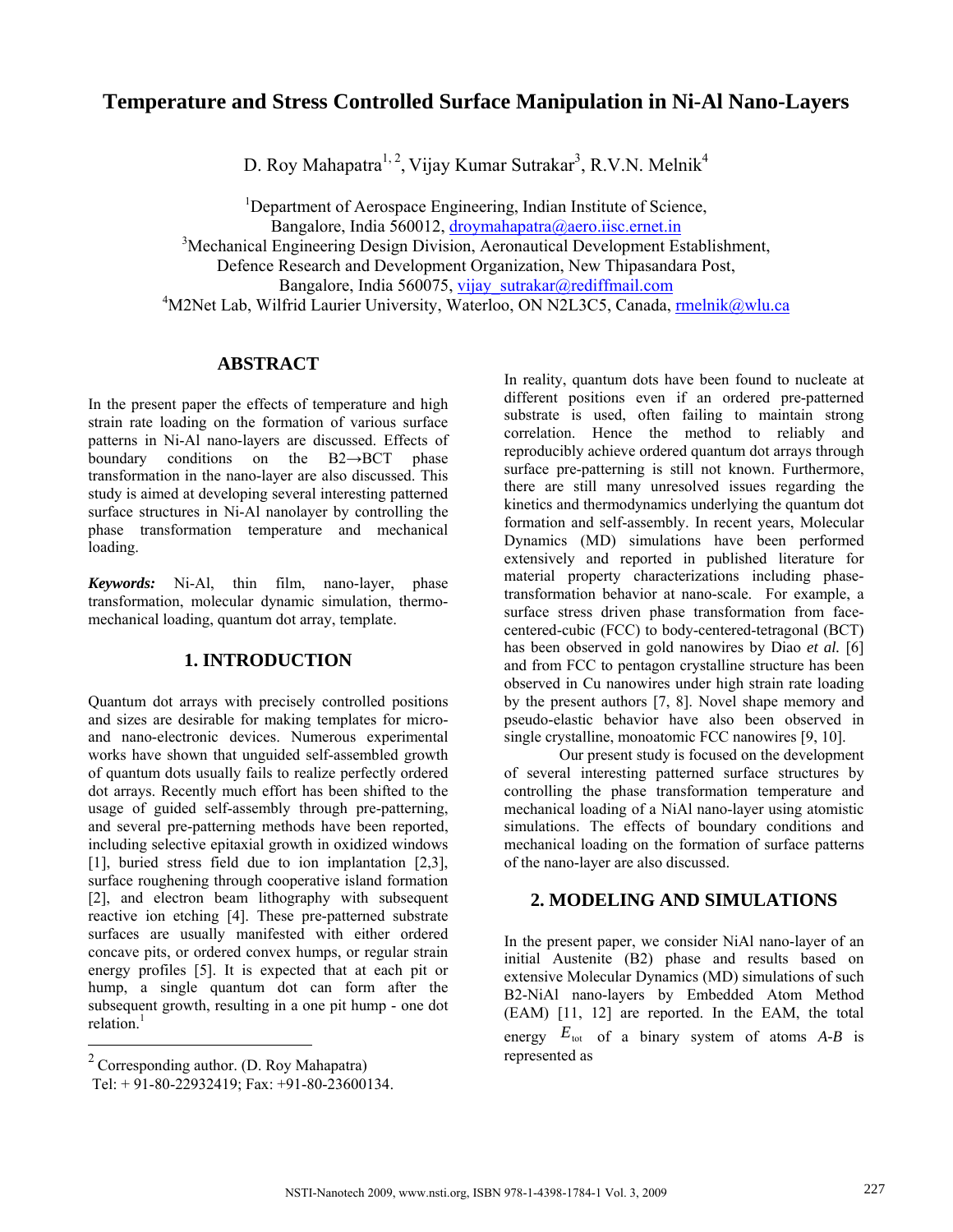$$
E_{\text{tot}} = \frac{1}{2} \sum_{ij} \phi_{\alpha_i - \alpha_j} (r_{ij}) + \sum_i F_{\alpha_i} (\overline{\rho_i}), \qquad (1)
$$

where  $\phi_{\alpha_i-\alpha_i}(r_{ij})$  is a pair-wise interaction potential as a function of distance  $r_{ij}$  between atom *i* and *j* that have chemical sorts  $\alpha_i$  and  $\alpha_j$  (*A* or *B*), and  $F_{\alpha_i}$  is the embedding energy of an atom of chemical sort  $\alpha_i$  as a function of the host electron density  $\rho_i$  induced at atom site *i* by all other atoms in the system. The host electron density is given by

$$
\overline{\rho}_i = \sum_{i \neq j} \rho_j \left( r_{ij} \right), \tag{2}
$$

where  $\rho_{\alpha_i}$  (r) is the electron density function assigned to an atom of chemical sort  $\alpha_j$ . This model involves seven potential functions, among which  $F_A(\overline{\rho})$  and  $F_B(\overline{\rho})$  are the embedding energy functions for atom *A* and *B*,  $\rho_A(r)$ and  $\rho_B(r)$  are electron density functions for atom *A* and *B*,  $\phi_{A-A}(r)$ ,  $\phi_{B-B}(r)$ , and  $\phi_{A-B}(r)$  are pair-wise interaction functions for atom *A-A*, *B-B*, and *A-B,* respectively.

 In the present work, EAM potential of Mishin *et*   $al$  [13] is used which gives the value of 0.55 J/m<sup>2</sup> for the APB energy and 0.48 eV for the inter-branch-Al energy, while keeping the agreement with all other properties of B2-NiAl. Due to the comparable values of APB energy and inter-branch-Al energy with experimental data, this potential will be able to predict the more accurate phase transformation, plastic deformation and fracture properties of B2-NiAl more accurately, especially at high temperature.

The B2-NiAl nano-layer is created by generating atomic positions as in the bulk corresponding to the B2 crystal structure with known lattice constant of 0.28712 nm. The B2 structure is equivalent to a bodycentered-cubic (BCC) lattice with the Ni atoms at the corners of the unit cell and a single Al atom at the body center. The B2-NiAl nanowire is first relaxed to the minimum energy configuration. After the minimization procedure, the ends of nano-layer are constrained in the <100> direction. The wires are then thermally equilibrated for a given temperature using the Nose-Hoover thermostat [14, 15] for 200 picosecond (ps) with a time step of 0.001 ps. A uniaxial tensile loading is then applied by completely restraining one end of the nanolayer, and then by applying velocity to the atoms along the loading direction, linearly from zero at the fixed end to the maximum value at the free end, thus creating a ramp velocity profile. Such a ramp velocity is used to avoid the emission of shock waves from the fixed end of the nanowire. The equations of motion are integrated in time using velocity Verlet algorithm [16]. Temperature of the system is kept constant during the simulations, which is to capture the isothermal behavior and its effect on the phase transformation of the nano-layer. All simulations are performed using an MD code called LAMMPS [17, 18]. No periodic boundary conditions are used at any stage of simulation, which is to capture accurately the relevant surface effects. The stresses are calculated using the virial theorem [19] as

$$
\sigma_{ij} = \frac{1}{V} \left( \frac{1}{2} \sum_{\alpha=1}^{N} \sum_{\beta \neq \alpha}^{N} U^{'} \left( r^{\alpha \beta} \right) \frac{\Delta x_i^{\alpha \beta} \Delta x_j^{\alpha \beta}}{r^{\alpha \beta}} - \sum_{\alpha=1}^{N} m_{\alpha} \dot{x}_i^{\alpha} \dot{x}_j^{\alpha} \right), (3)
$$

where N is the total number of atoms,  $r^{\alpha\beta}$  is the distance between the two atoms  $\alpha$  and  $\beta$ ,  $\Delta x_i^{\alpha\beta} = x_i^{\alpha} - x_i^{\beta}$ , *U* is the potential energy, and *V* is the volume of the nanowire for the purpose of averaging. Engineering strain is used as a measure of deformation and defined as  $\varepsilon = (l - l_0)$  $l_0$ , where *l* is the instantaneous length and  $l_0$  is the initial length of the wire obtained after the energy minimization corresponding to the initial configuration.

#### **3. RESULTS AND DISCUSSIONS**

Figure 1(a) shows the nano-layer which is first relaxed to energy minimizing positions while keeping the ends of the films free to move in all directions. It is then thermally equilibrated for a given temperature of 300K using the Nose-Hoover thermostat for 200 picoseconds (ps) with time step of 0.001 ps. Figure 1(b) shows the formation of various B2 and BCT phases after thermal equilibration without formation of any regular pattern. A uniaxial and linear ramp profile (along x-direction) of velocity is applied to the atoms with the edge  $(x=0)$  of the nano-layer perfectly restrained. The other two parallel edges were unconstrained prior to the loading. Figure 1(c) shows the formation of wrinkle (strips) pattern of alternate B2 and BCT phases during tensile loading. Further loading causes a complete transformation into BCT phase as shown in Figure 1(d).

The effect of boundary conditions on the formation of different patterns is also analyzed. Figure 2 shows the comparison of energy between two different boundary conditions of (i) 4-edge constrained and (ii) 2 edge constrained. Lower energy of 4-edge constrained nano-layer as compared to the 2-edge constrained one is an indication that the first configuration is more stable than the second one. Further, the variation of energy with time is plotted in Figure 2, and subsequently, the deformed shape shown in Figure 1 is also marked. One can see the wrinkle pattern which is formed (as marked as (c) in Figure 2) at a higher energy level as compared to the energy of the stable phase. Also, the energy of complete transformed BCT phase shows a higher energy level, which is an indication of instability in the nanolayer.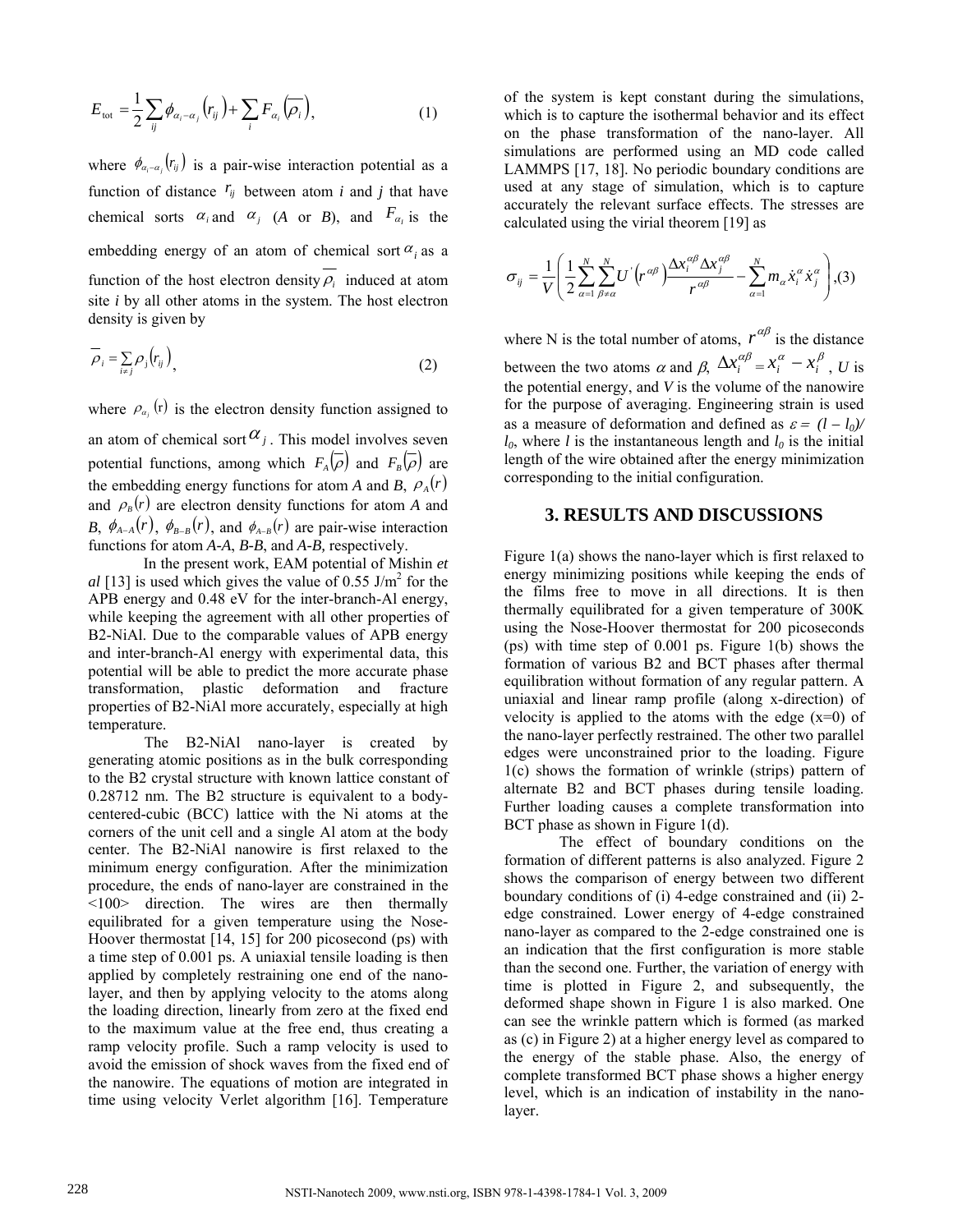

Figure 1. Nano-layer of Ni-Al with an initial cross-sectional dimension of 300x300x5.74 nm<sup>3</sup> (a) An initial configuration of Austenite (B2) phase after energy minimization. (b) Bands of Austenite (B2) and Martensite (BCT) phases after thermally equilibrated at 300K for 200ps. (c) Formation of wrinkled pattern (or strips) of alternate Austenite (B2) and Martensite (BCT) phases during high strain rate loading. (d) Further loading causes a complete transformation from initial Austenite (B2) to Maternsite (BCT) phase.



**Figure 2.** Effect of boundary conditions on an initially Austenite (B2) Ni-Al nano-layer of size  $300x300x5.74$  nm<sup>3</sup>.

## **4. CONCLUSIONS**

Proper tailoring of the size and thickness of nano-layers, as well as their boundary conditions can lead to a controlled surface pattern, which forms under different thermo-mechanical loadings for a range of useful nanoelectro-mechanical device applications. In the present paper, the formation of different surface patterns on an initial B2-NiAl nano-layer is discussed in details. The intermediate unstable phases may be useful for various device applications where these can be controlled and switched to a stable phase by applying precise thermomechanical loadings.

#### **REFERENCES**

[1] L. H. Nguyen, T. K. Nguyen-Duc, V. Le Thanh, F. A. d'Avitaya and J. Derrien, Physica E (Amsterdam) 2004, **23**, 471.

[2] R. Hull, J. L. Gray, M. Kammler, T. Vandervelde, T. Kobayashi, P. Kumar, T. Pernell, J. C. Bean, J. A. Floro, and F. M. Ross, *Mater. Sci. Eng., B* 2003, **101**, 1.

[3] A. Karmous, A. Cuenat, A. Ronda, I. Berbezier, S. Atha, and R. Hull, *Appl. Phys. Lett*. 2004, **85**, 6401.

[4] G. Chen, H. Lichtenberger, F. Schaffler, G. Bauer, and W. Jantsch, *Mater. Sci. Eng., C* 2006, **26**, 795.

[5] P. Liu, C. Lu and Y.W. Zhang, *Phys. Rev. B* 2007, **76**, 085336.

 [6] J Diao, K Gall, and M L Dunn *Nat. Mater.* 2003, *2* **(10),** 656-660

[7] V K Sutrakar and D. Roy Mahapatra *J. Phys.: Condens. Matter* 2008, **20,** 335206

[8] V K Sutrakar and D. Roy Mahapatra *Nanotechnology*  2009, **20,** 045701

[9] H S Park, K Gall, and J A Zimmerman *Phys. Rev. Lett.* 2005, *95*, 255504

[10] W Liang, M Zhou, and F Ke *Nano Lett.* 2005, *5* **(10),** 2039-2043

 [11] M S Daw and M I Baskes *Phys. Rev.* B 1984, **29**  6443–53

[12] M S Daw, S M Foiles and M I Baskes *Mater. Sci. Rep.* 1993, **9** 251–310

[13] Y Mishin, M J Mehl, and D A Papaconstantopoulos